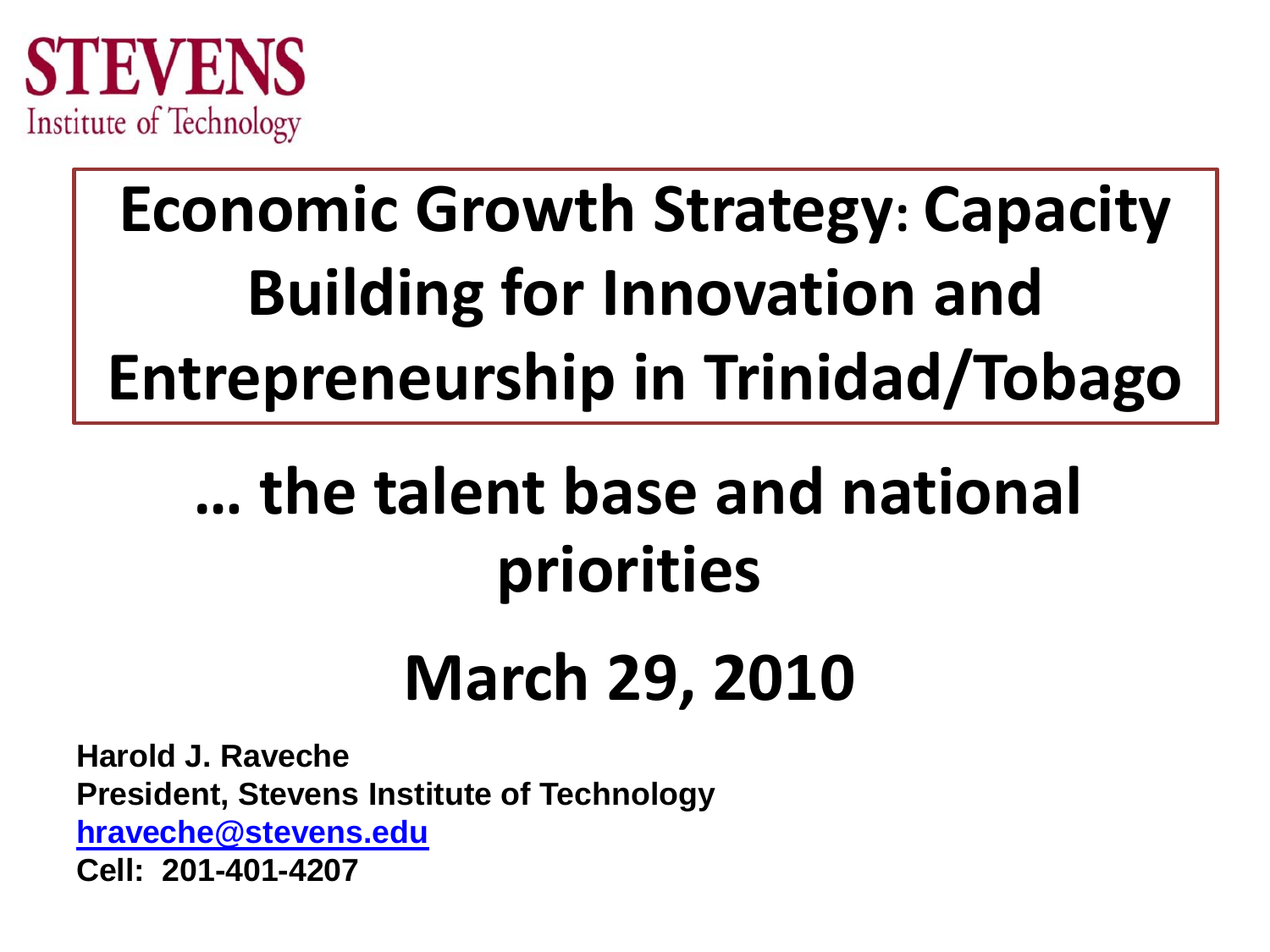

**STEVENS** Founded in 1870, " By America's First Family of Inventors" **2,200 Undergrads – Residential, 3,400 Graduate Students - Worldwide**

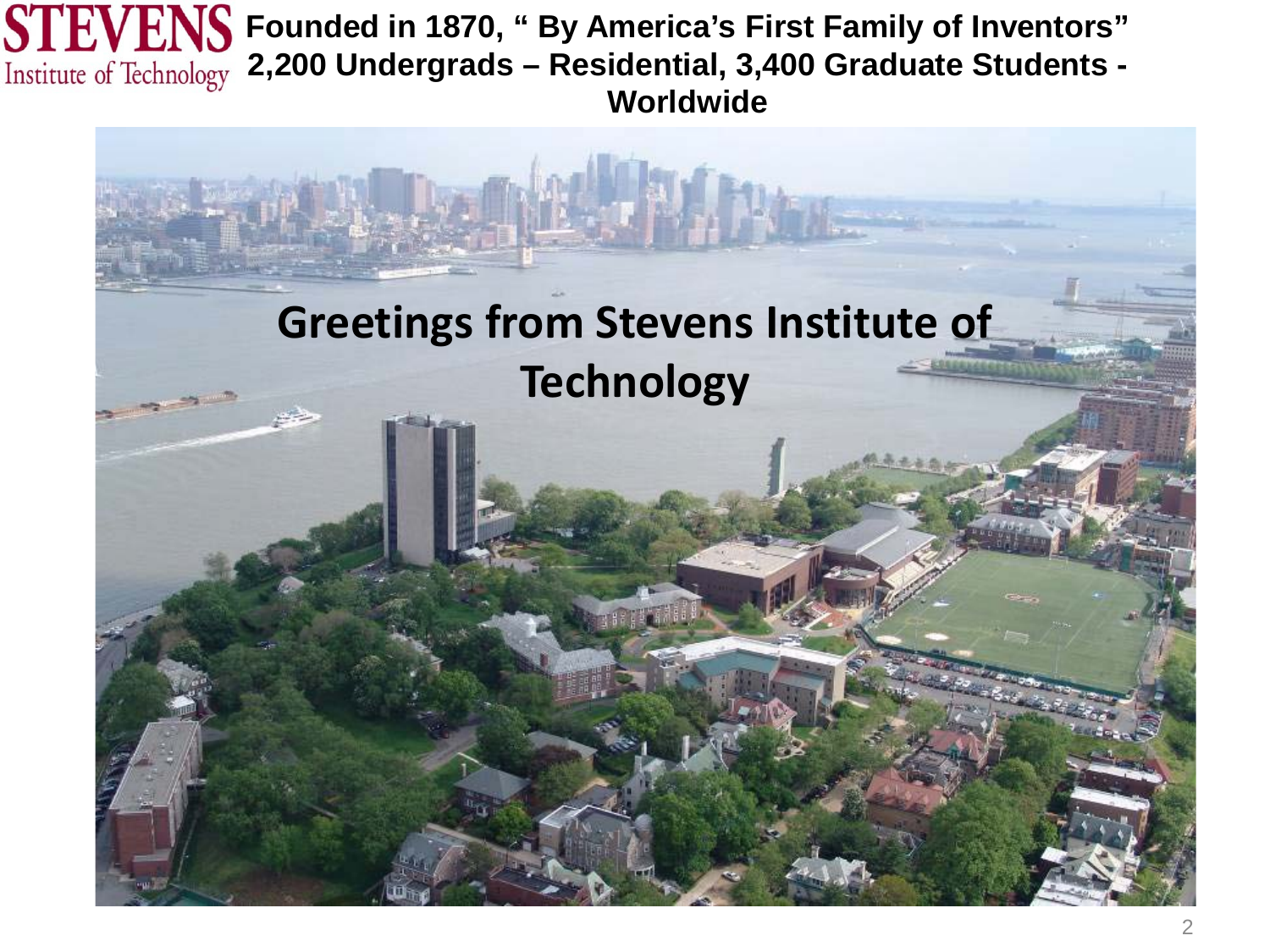

# **Outline**

- **Shared Definitions**
- **The Case for Innovation**
- **Recommended Strategy: Build an Innovation System**
- **A New Model for University Based Innovation**
- **Lessons Learned**
- **Conclusion**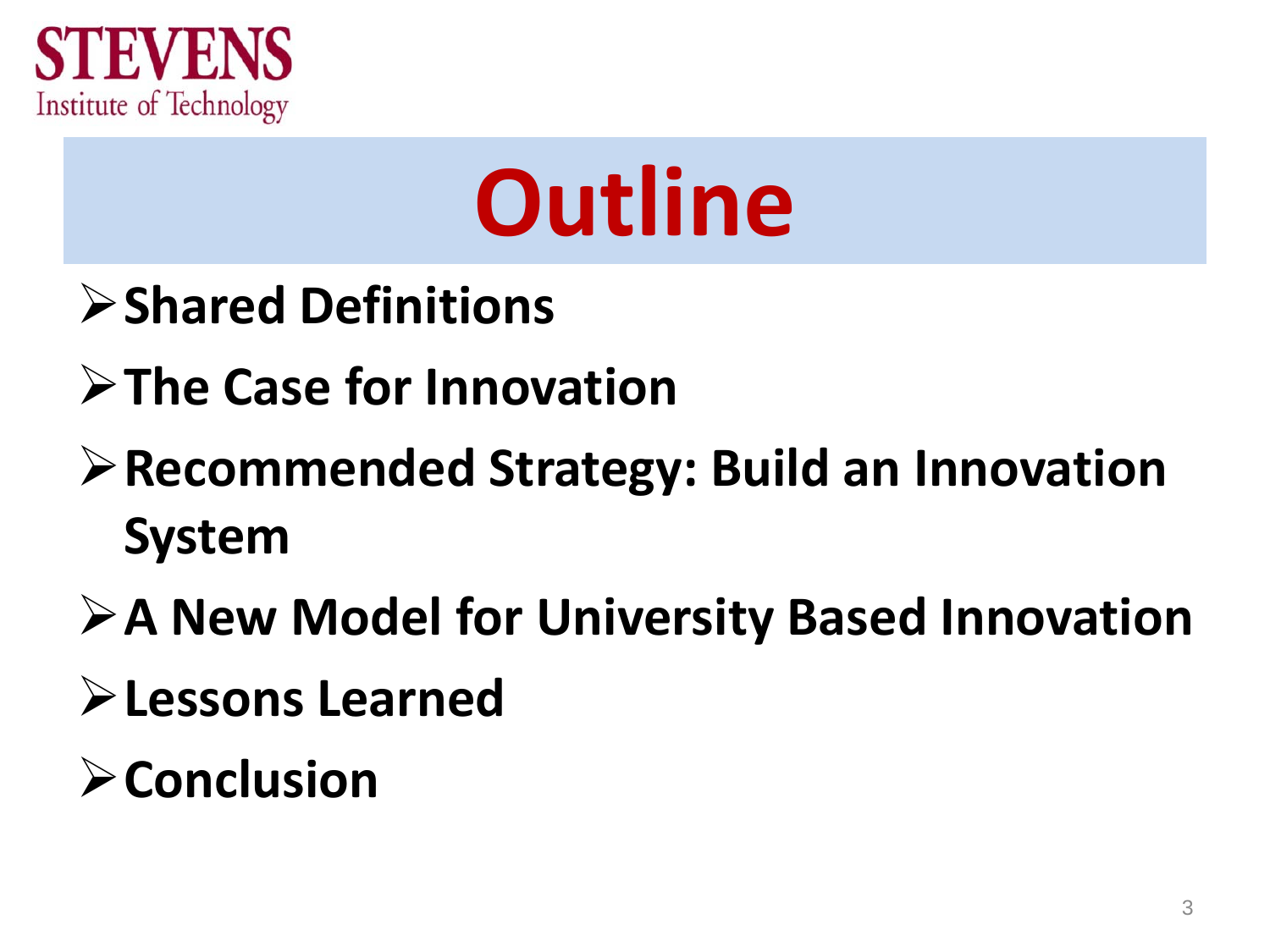

### **Shared Definitions**

Innovation: The design, invention, development and/or implementation of new or altered products, services, processes, systems, organizational structures, or business models for the purpose of creating new value for customers and financial returns for the university, the region and the nation.

- Modified from *"The Executive Summary of Measuring Innovation And Its Impact on the Economy."* US Department of Commerce. January 2008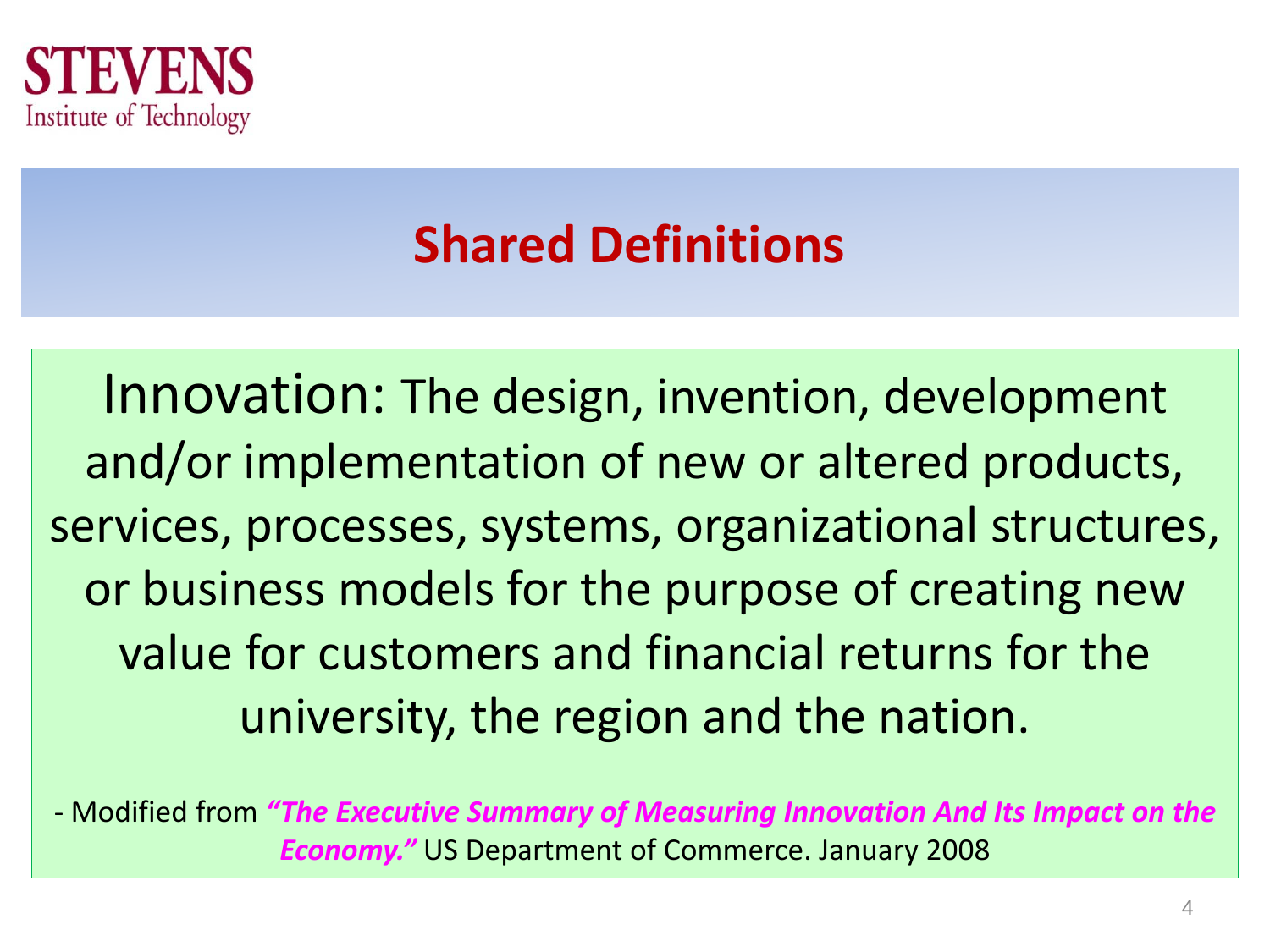

### **Shared Definitions**

- **"…the entrepreneur must be a person of "vision," of daring, willing to take chances, to strike out, largely on the basis of intuition…**
- **…The entrepreneur is more of a "heroic" than an "economic" figure:**
- **…must have the desire to create new things..."\***

Introduction to *The Theory of Economic Development* by Joseph A. Schumpeter

<sup>\*</sup> Source - John E. Elliot.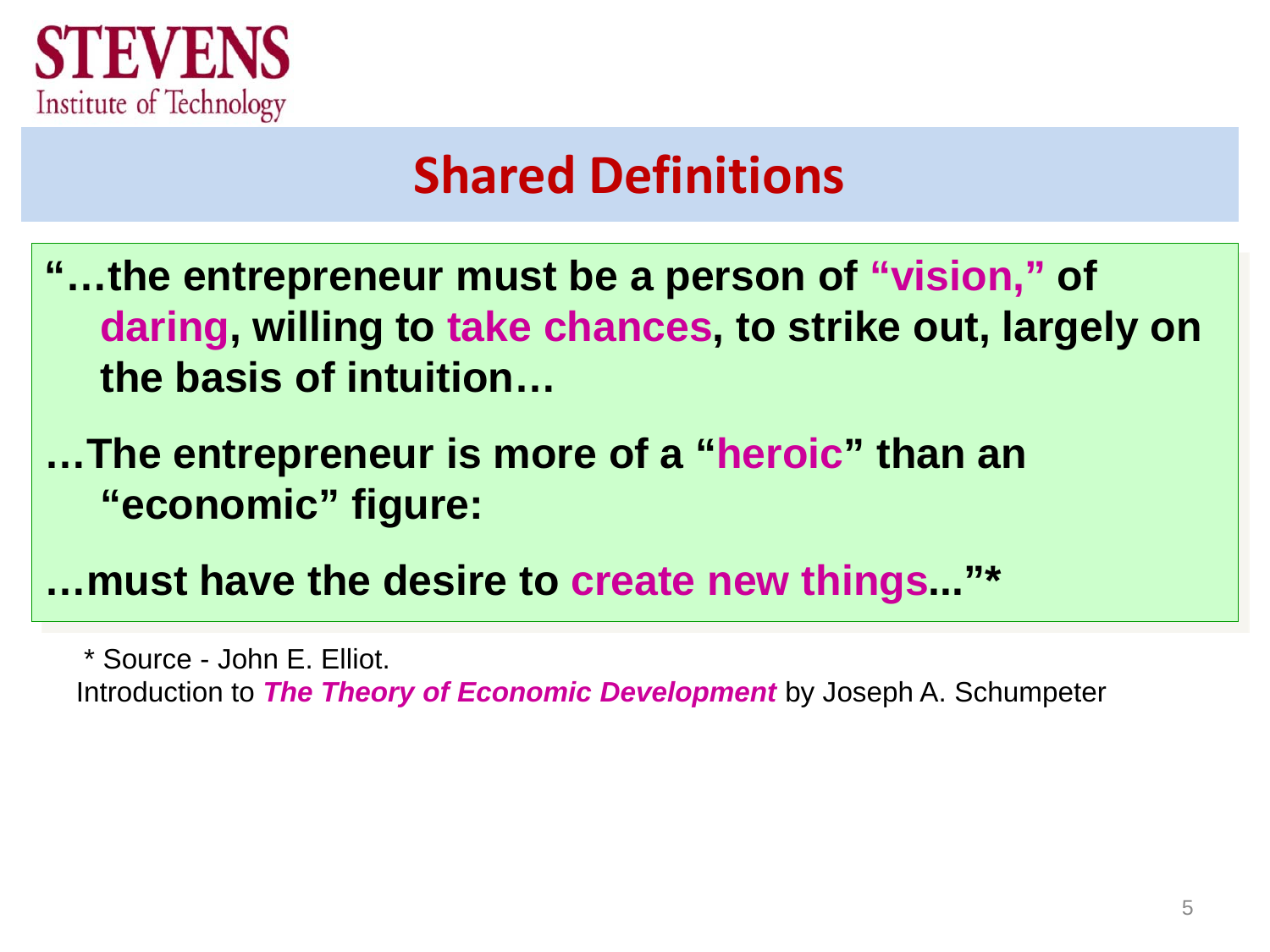

# Why Innovation and Entrepreneurship?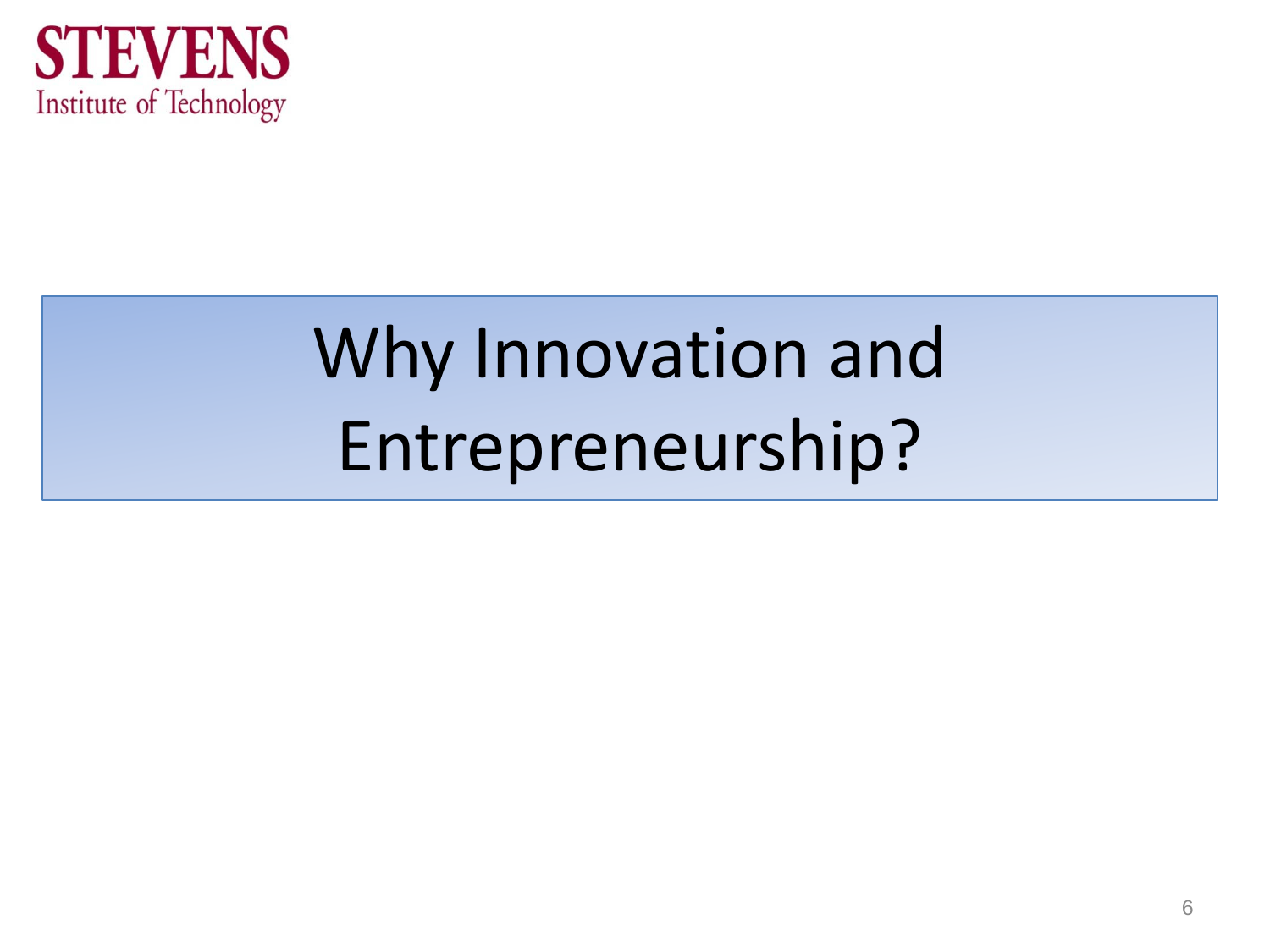

| <b>Economic Activity</b>                                                | <b>Level of Education</b>                                          |  |  |  |
|-------------------------------------------------------------------------|--------------------------------------------------------------------|--|--|--|
| <b>Sustaining transformational</b><br>inventions and business<br>growth | Innovation in research and<br>development                          |  |  |  |
| <b>Jobs and Wealth</b>                                                  |                                                                    |  |  |  |
| <b>Inventing new products and services</b>                              | <b>PhD's with experience in</b><br>entrepreneurship and innovation |  |  |  |
| <b>Innovation Economy</b>                                               |                                                                    |  |  |  |
| <b>Improving existing products and</b><br><b>services</b>               | <b>Master and Bachelor degrees</b>                                 |  |  |  |
| Jobs                                                                    |                                                                    |  |  |  |
| <b>Manufacturing of existing products</b>                               | Associate $-2$ year $-$ and Bachelor<br>degrees talent base        |  |  |  |
| <b>Knowledge Economy</b>                                                |                                                                    |  |  |  |
|                                                                         |                                                                    |  |  |  |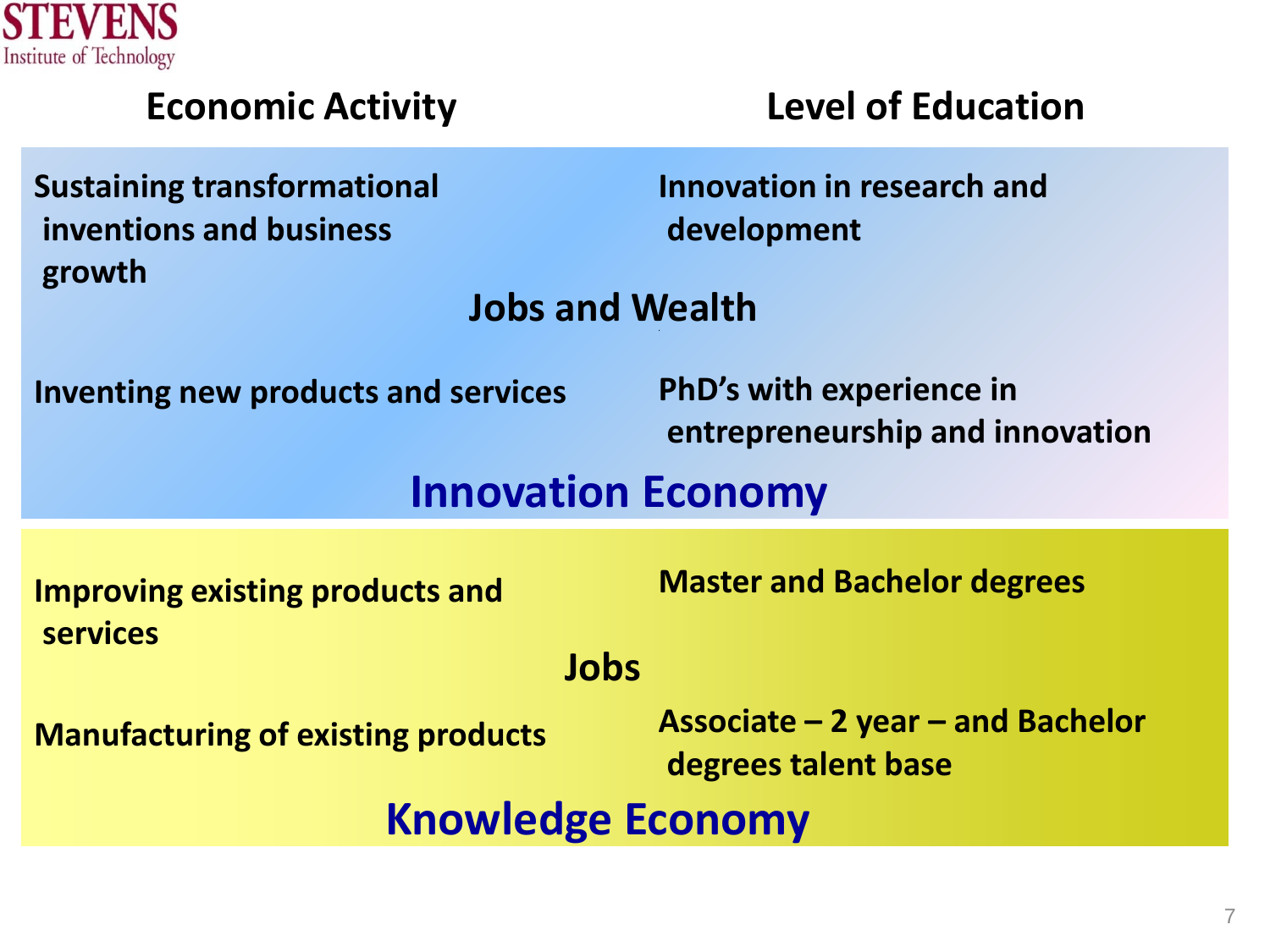

### **The Case for Innovation**

### **Global Competition**

| Manufacturing as a percentage of GDP, 2008*** |      |  |  |
|-----------------------------------------------|------|--|--|
| Malaysia                                      | 29.2 |  |  |
| Singapore                                     | 27.6 |  |  |
| Korea                                         | 24.7 |  |  |
| <b>Taiwan</b>                                 | 21.4 |  |  |
| Japan                                         | 21.0 |  |  |
| <b>USA</b>                                    | 12.6 |  |  |
| Jamaica                                       | 12.0 |  |  |
| <b>Trinidad and Tobago</b>                    | 7.2  |  |  |

<sup>8</sup> \*\*\* Source: Economist.com Country Briefings, Economic Structure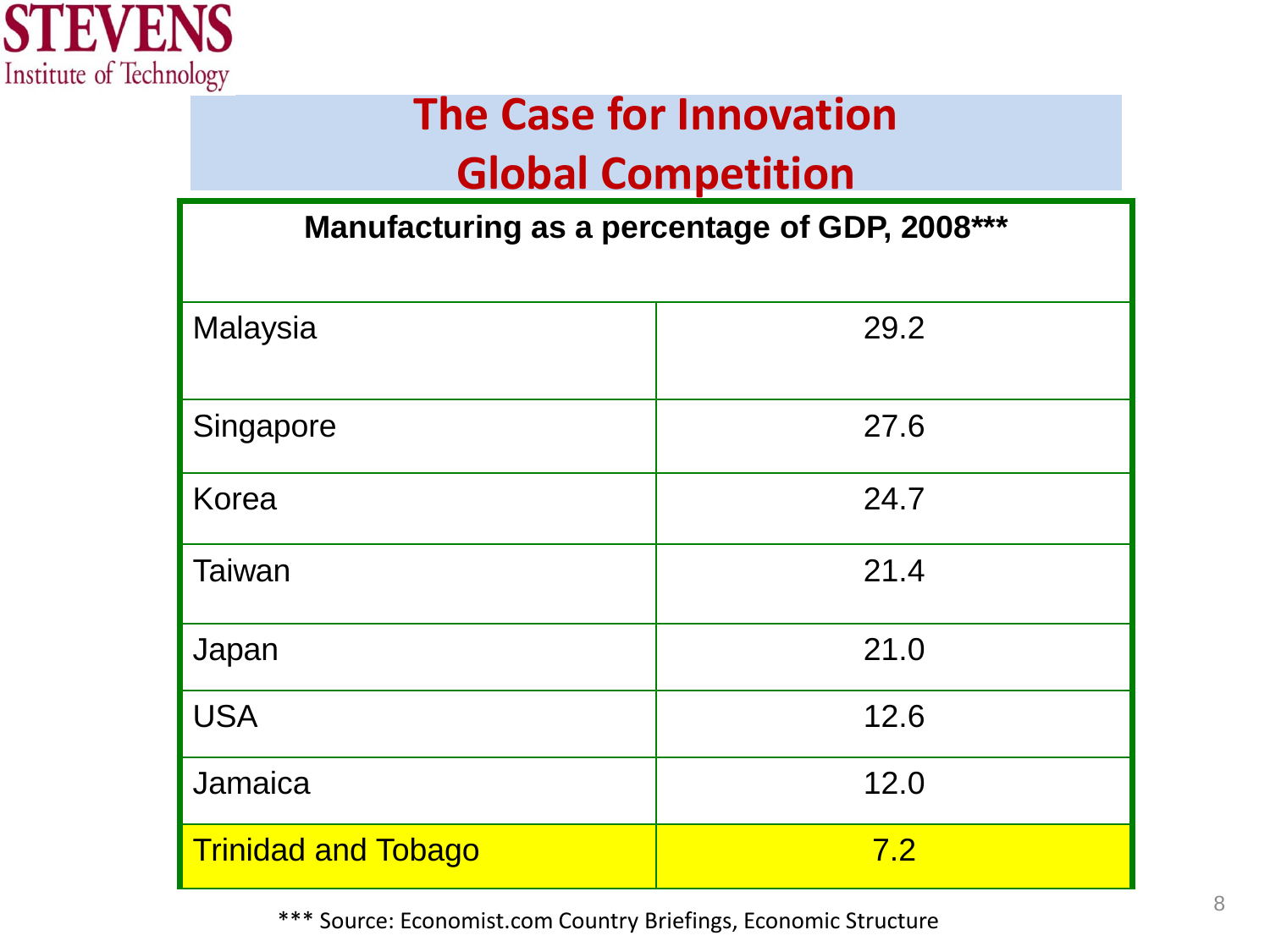

### **The Case for Innovation Global Competition**

#### **Patents granted per 100,000 residents Year 2007**

| Korea                                               | 190.93                     |  |
|-----------------------------------------------------|----------------------------|--|
| Japan                                               | 113.14                     |  |
| Taiwan                                              | 79.82                      |  |
| <b>USA</b>                                          | 26.42                      |  |
| China                                               | 24.1                       |  |
| <b>Netherlands</b>                                  | 10.95                      |  |
| Singapore                                           | 10.66                      |  |
| <b>Israel</b>                                       | 5.47                       |  |
| <b>Trinidad and Tobago</b><br>(could not find data) | Target goal in five years? |  |
| Malaysia                                            | 0.66                       |  |

#### **Message: Create in-country talent pool**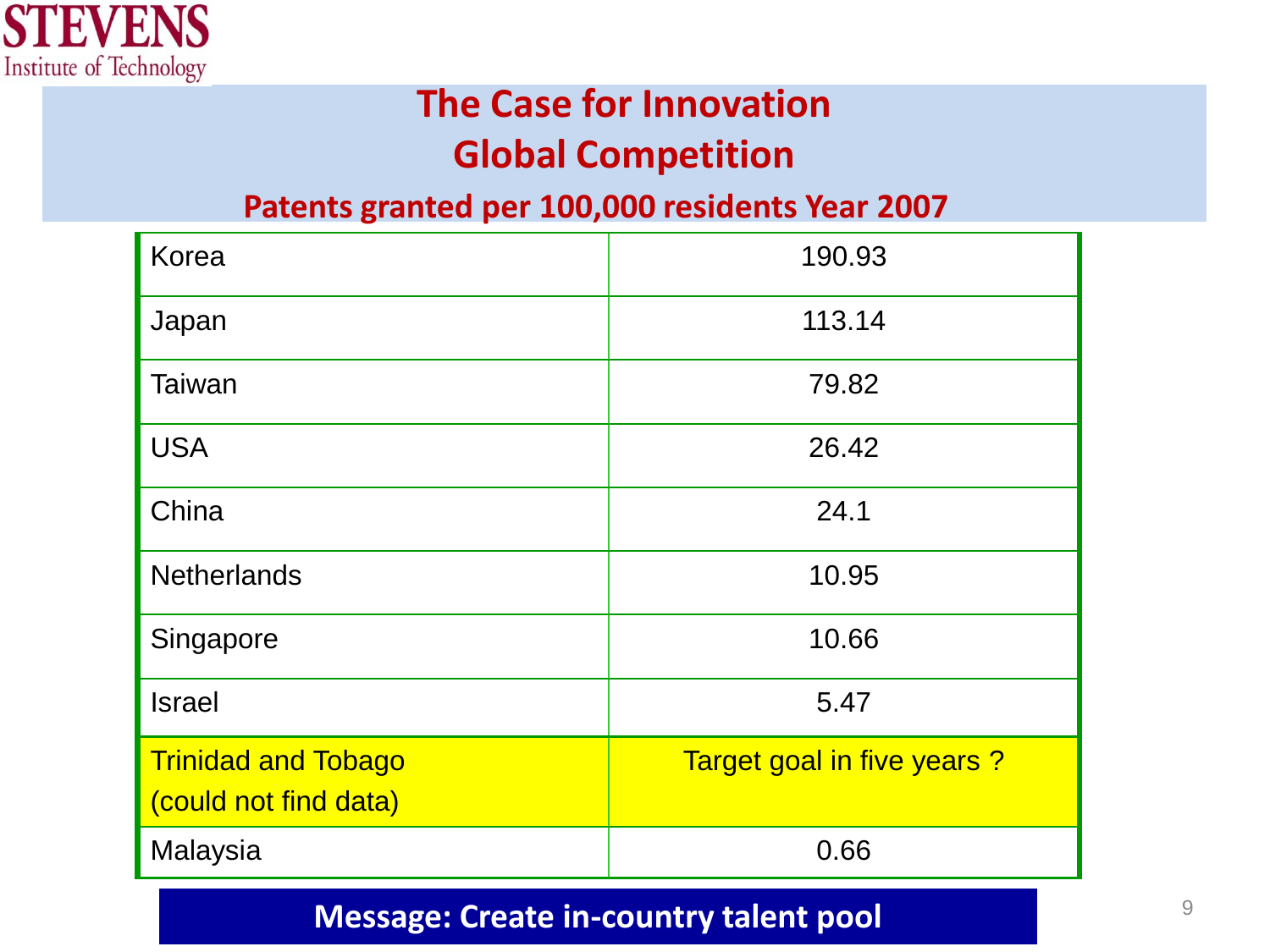## The Case for Innovation: United States Data

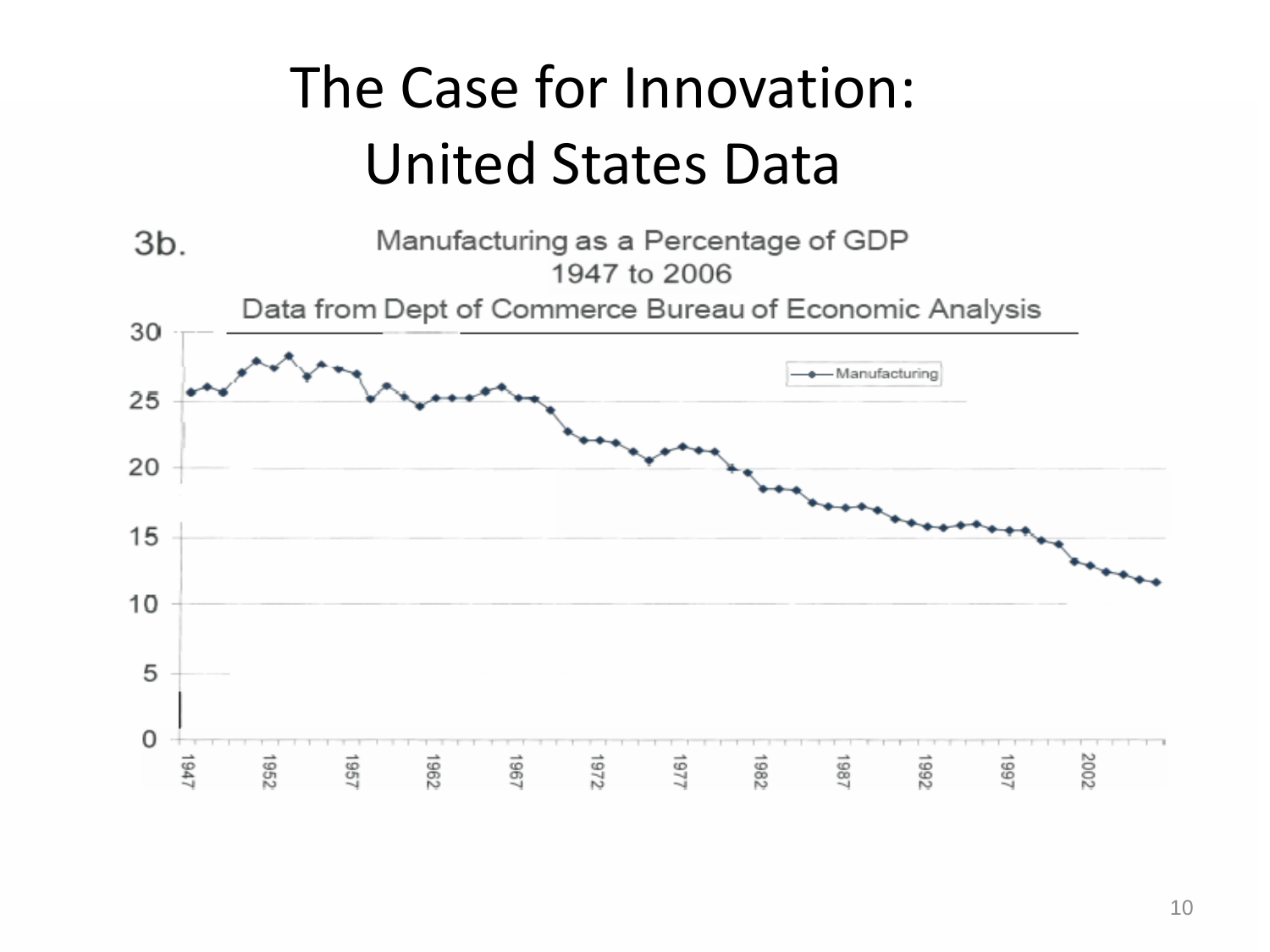

### **The Case for Innovation:**

US Patents and Revenue from Traditional Model **Number of Patents granted to US Universities per year\***



\*Source: United States Patent and Trademark Office \*\*Source: Association of University Technology Managers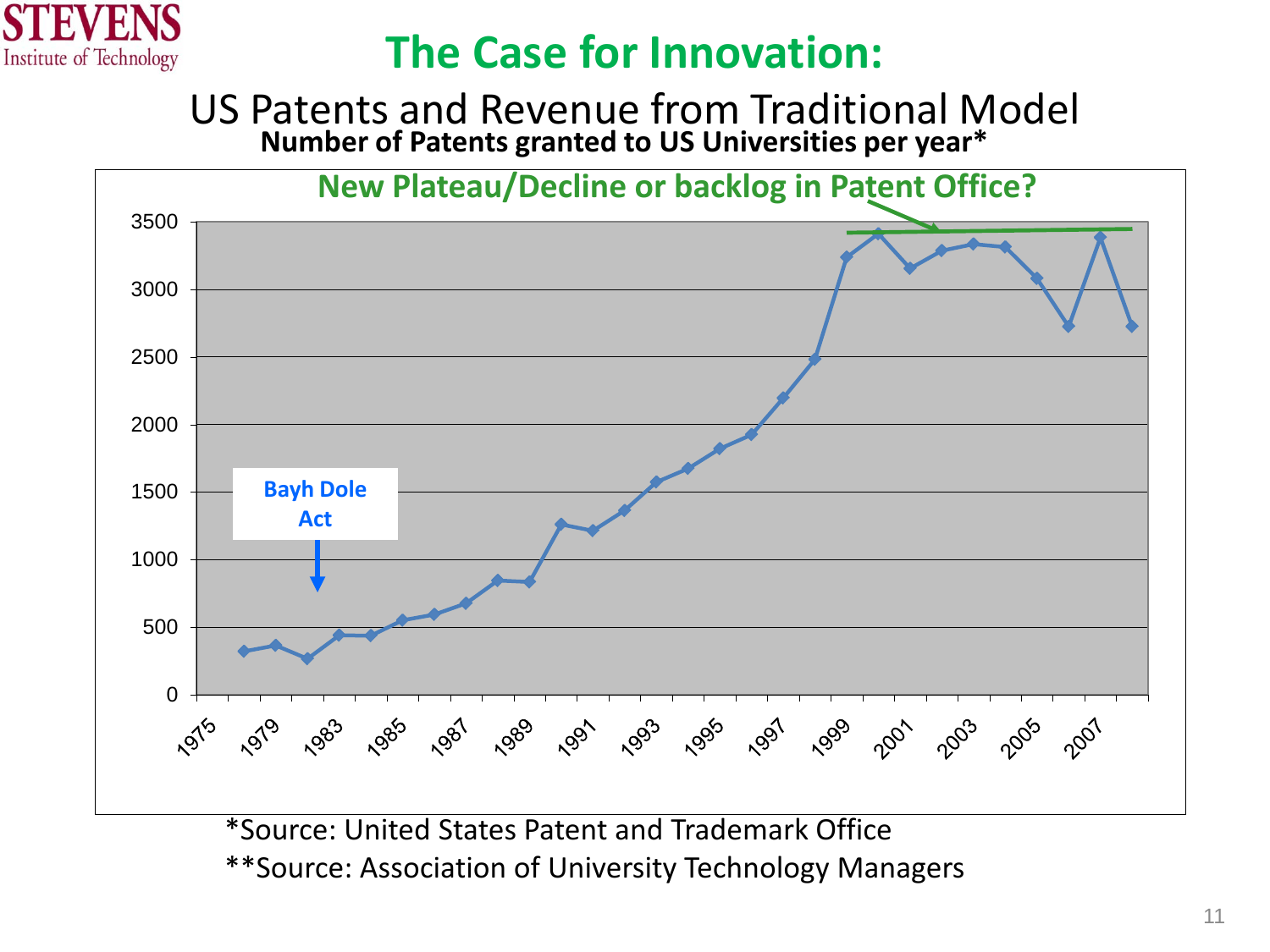### **Recommended Strategy: Build an Innovation System**

- **National agenda for innovation and entrepreneurship: highest level of government creating a national mindset throughout the public and private sectors.**
- **Champion to work across organizations and demonstrate early success**
- **Focus areas**
	- **examples - manufacturing technologies**
		- **- alternative energy**
		- **- environmental stewardship for tourism and society**
		- **- software development**
		- **- improved processes for public and private sectors**
- **Growing SME's: R & D fund for university - SME partnerships**
- **Venture capital: angel funding for startups and later stage for SME's. Market place discipline.**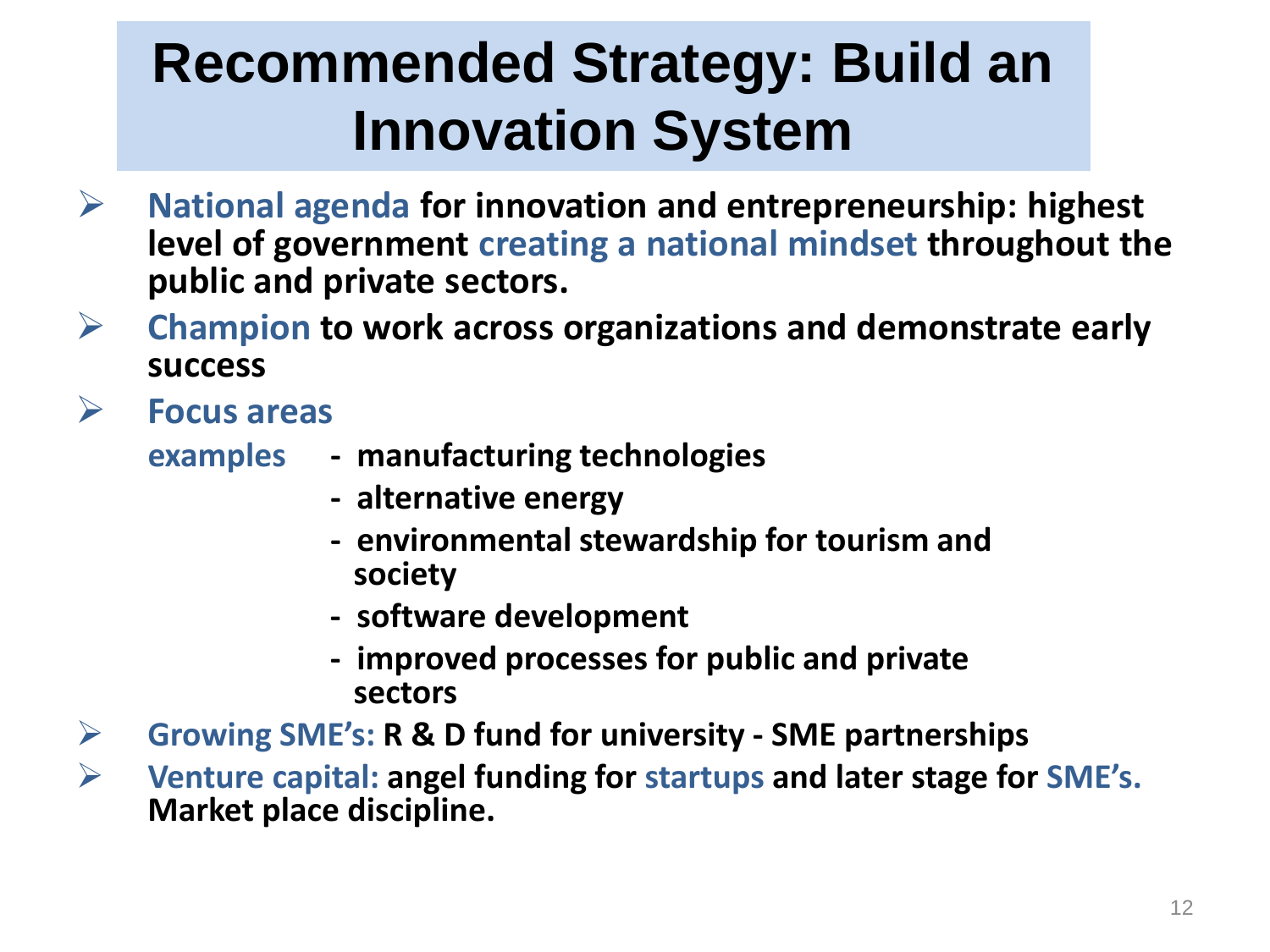# **Recommended Strategy: Build an Innovation System**

### **Engage universities**

- **Incentives for faculty and students**
- **License technologies**
- **Launch new enterprises – product prototypes, business model, CEO, venture capital**
- **Develop courses and extracurricular programs for tomorrow's entrepreneurs – technological, business and organizational**
- **Specialized training for public and private sectors**
- **Engage diaspora – networking and investment capital**
- **Business friendly policies: tax incentives and avoid onerous regulations**
- **National awards**

**technologies licensed; startup enterprises; SME growth; improved processes for public sector; and high school projects**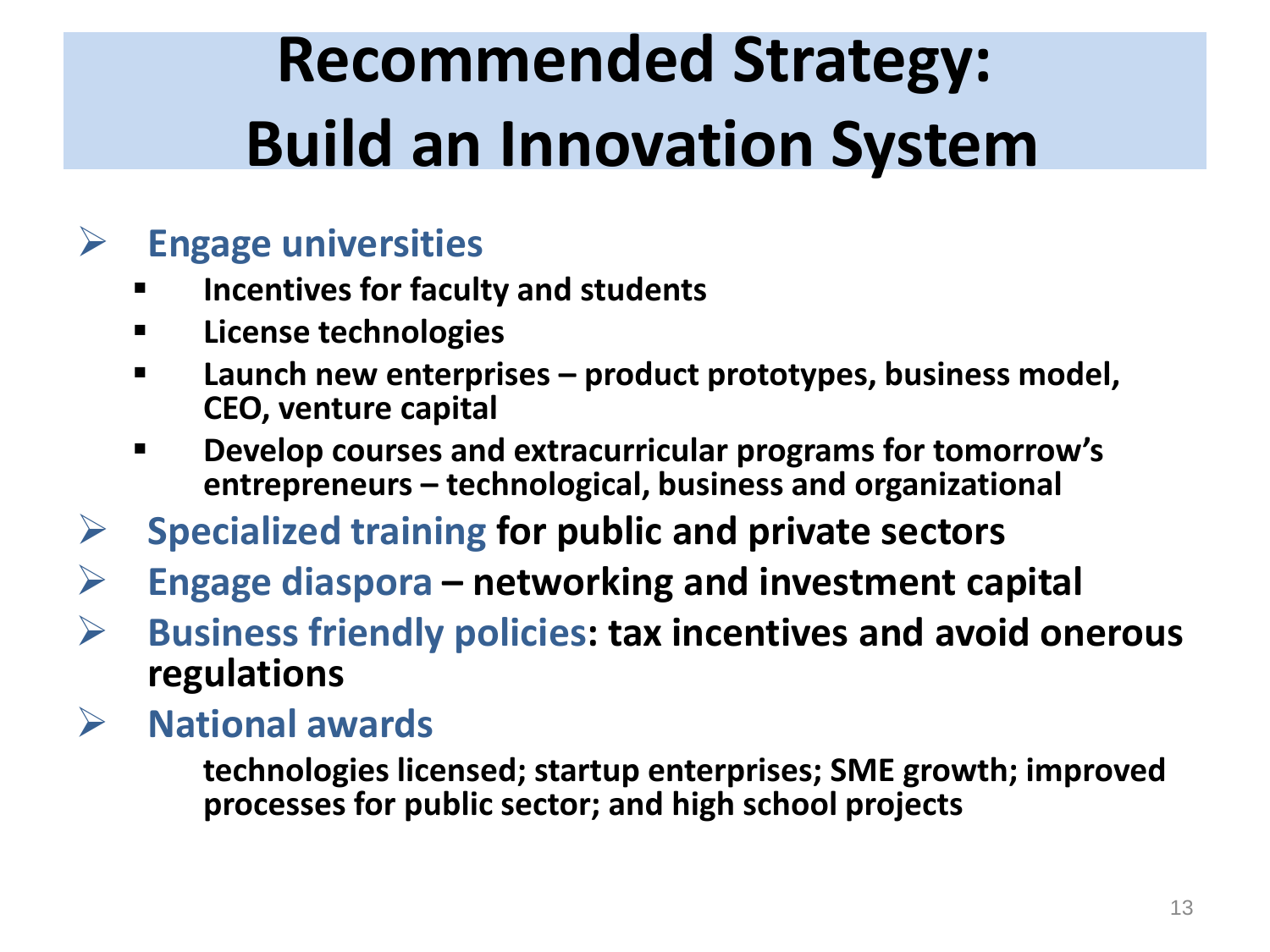

#### Traditional Research University Model



#### **The Stevens Model: Path to Sustained Academic Entrepreneurship**

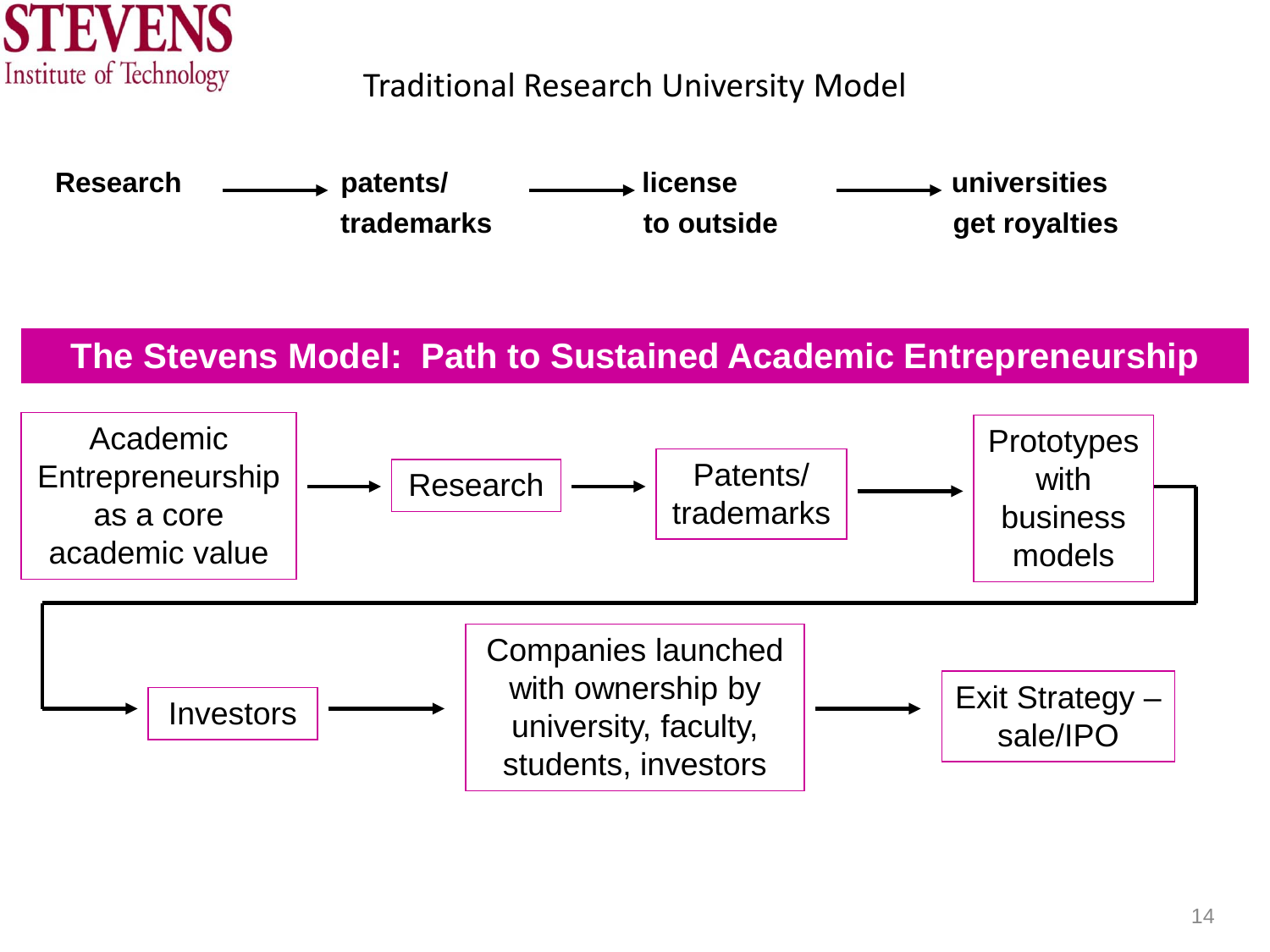Stevens Model Value Proposition



**August 30, 2007 – The Business Week article titled "Who Needs the Ivies?" cites the strong entrepreneurial environment at Stevens: "Schools like MIT and Stanford don't** *graduate more founders* **than** *Stevens Institute of Technology* **or Arizona State University. Even the famed Indian Institute ..."**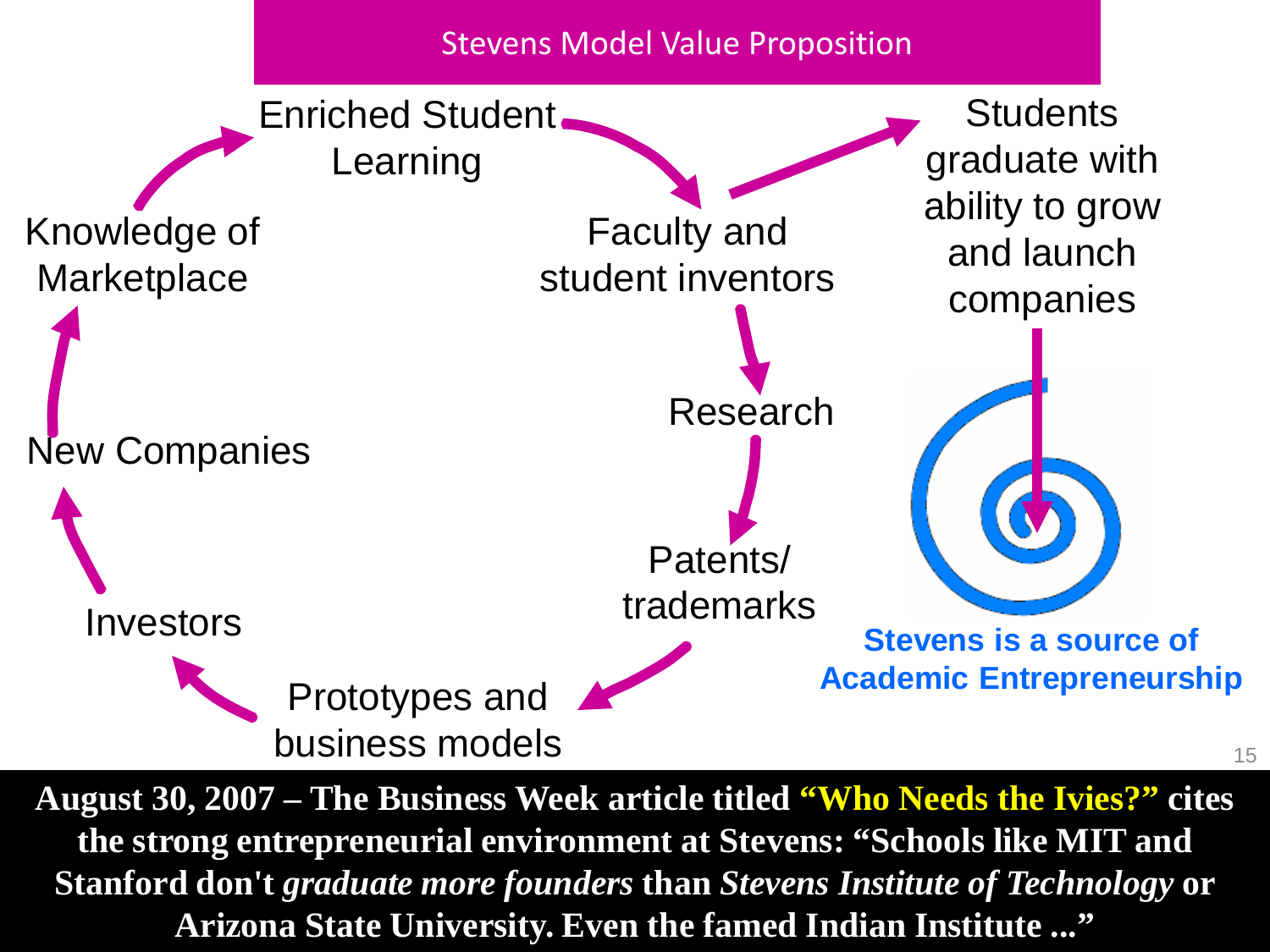#### **Successful Examples**

| Company                                      | Product                                                                                                                                                              | <b>Disruptive Features</b>                                                                                                                     | <b>Status</b>                                                                                        |
|----------------------------------------------|----------------------------------------------------------------------------------------------------------------------------------------------------------------------|------------------------------------------------------------------------------------------------------------------------------------------------|------------------------------------------------------------------------------------------------------|
| <b>HYDROGLOBE</b>                            | Removes heavy metals from<br>water                                                                                                                                   | <b>Effective at small scales</b>                                                                                                               | <b>Sold to Graver</b>                                                                                |
| LASMA SOL                                    | <b>Medical Sterilization Equipment</b>                                                                                                                               | Quick turn around sterilization,<br>portable, safe for sensitive<br>surgical instruments, no<br>environmental disposal                         | <b>Sold to Stryker</b>                                                                               |
| <b><i><u><del></del></u></i></b> myideashare | Ideation software that helps<br>organizations energize and<br>manage their ideation process                                                                          | <b>Employs sophisticated gaming</b><br>technology using an active<br>stock market of ideas that<br>empowers employees                          | Product actively being sold;<br>seeking 1 <sup>st</sup> round financing                              |
| Attila<br><b>Technologies</b>                | Intelligent multi network wireless<br>router/software that dynamically<br>connects to multiple networks for<br>high throughput, secure & non-<br>interrupted service | First of a higher level class of<br>communication systems $-$ a<br>cognitive network that senses<br>and uses available bandwidth<br>on the fly | First product in market; 1st<br>round of financing complete<br>in Dec 2009                           |
| AutoMap                                      | Advanced robotic mapping<br>system for site mapping and<br>dimensionalized engineering<br>drawings of buildings and terrain                                          | Creates site plans in CAD<br>format in <30 minutes.<br>Replaces surveying teams<br>and labor to produce as-build<br>building drawings          | Prototype complete:<br>seeking 1 <sup>st</sup> round of<br>financing                                 |
| <b>DICE</b>                                  | A new Mass Spectrometry<br>source that revolutionizes MS<br>analysis from medical<br>diagnostics to analytical chem.                                                 | Atmospheric ionization of non-<br>polar compounds; GC/LC MS<br>on a single machine without<br>changing sources                                 | Prototype complete;<br>partnership with MS<br>company; seeking 1 <sup>st</sup> round<br>of financing |
| <b>Tidal Turbine</b>                         | New design for harvesting power<br>from currents and tides                                                                                                           | Highly efficient duct and blade<br>design, 6 by 3 meter unit<br>produces 250 kilowatts with 2<br>knot current                                  | <b>Prototype for Hudson River</b><br>application in process                                          |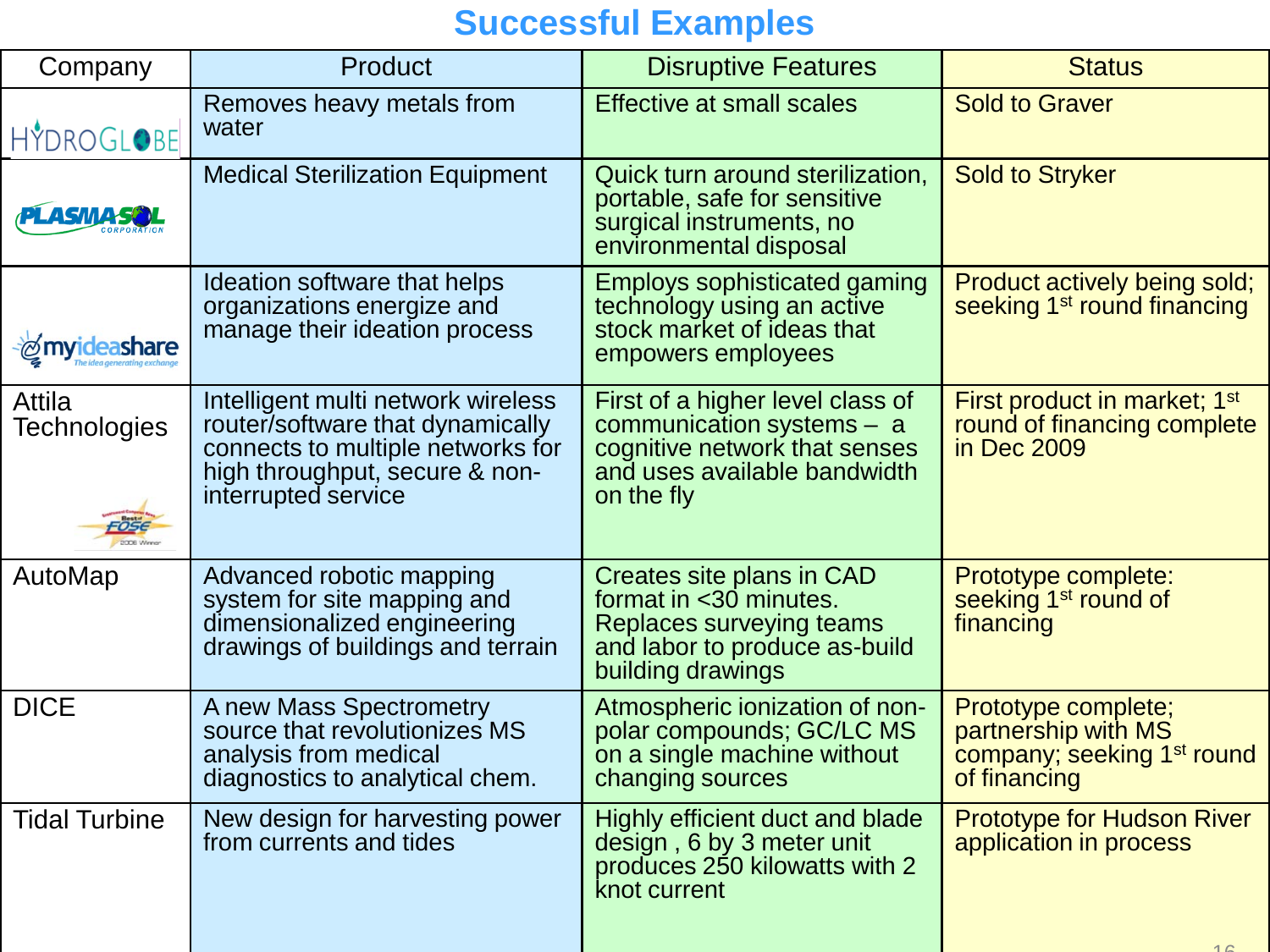

September 12, 2008

#### **Universities That Turn Research Into Revenue**

Maureen Farrell, 09.12.08, 6:00 PM ET "Stanford University's fertile breeding ground for breakthrough technology may have spawned the likes of Hewlett-Packard and Google, but little Stevens Institute of Technology in Hoboken, N.J., really knows how to get serious returns on its research and development."

### Stevens Institute of Technology Ranked 3rd in U.S.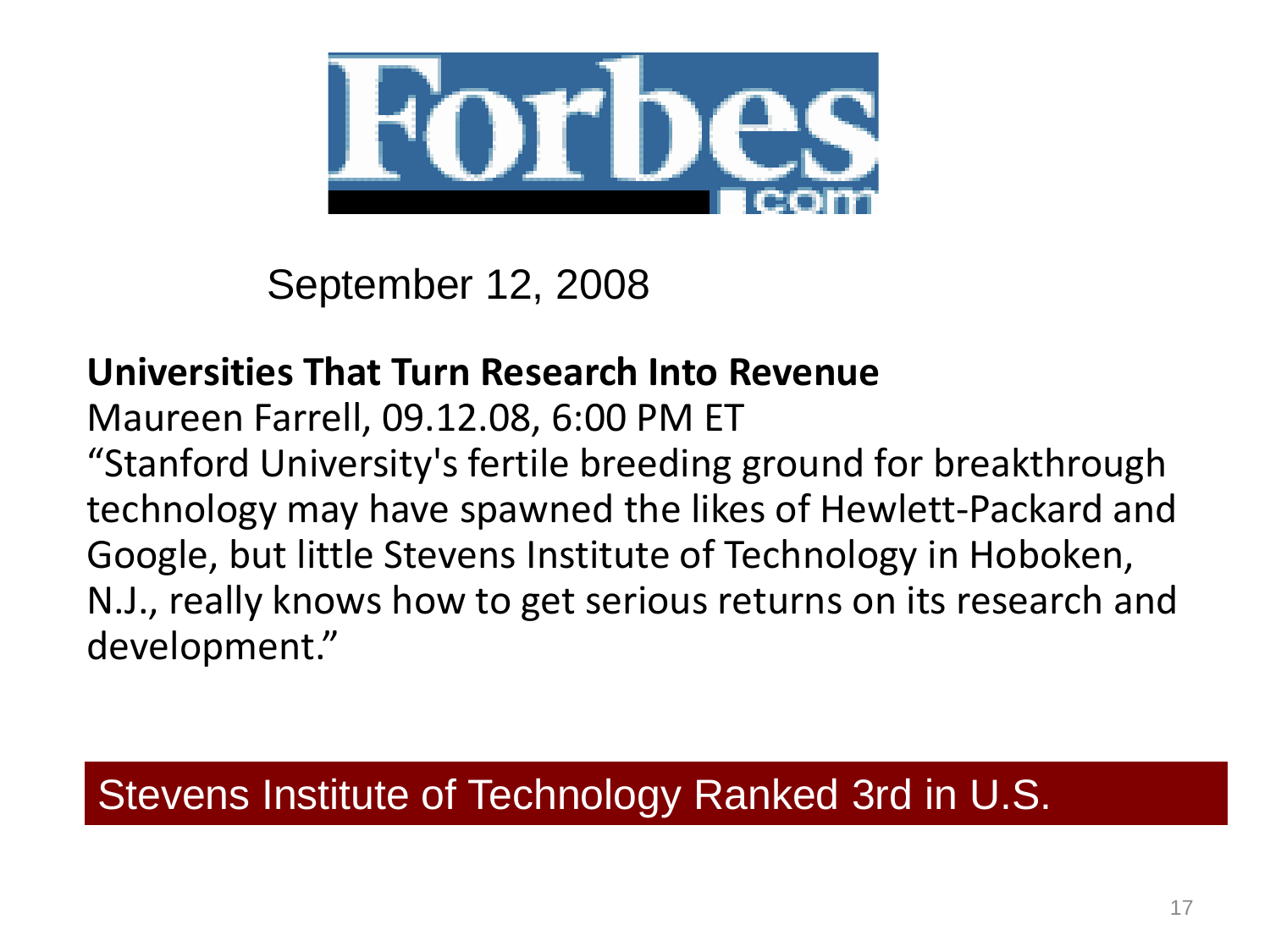# Lessons Learned

- **1. Incentives to align academic and marketplace timescales**
- **2. Supportive infrastructure for licensing and launching startups**
- **3. Engage alumni (and diaspora)**
	- **networking**
	- **domain Experts**
	- **venture capital**
	- **CEO talent Pool**